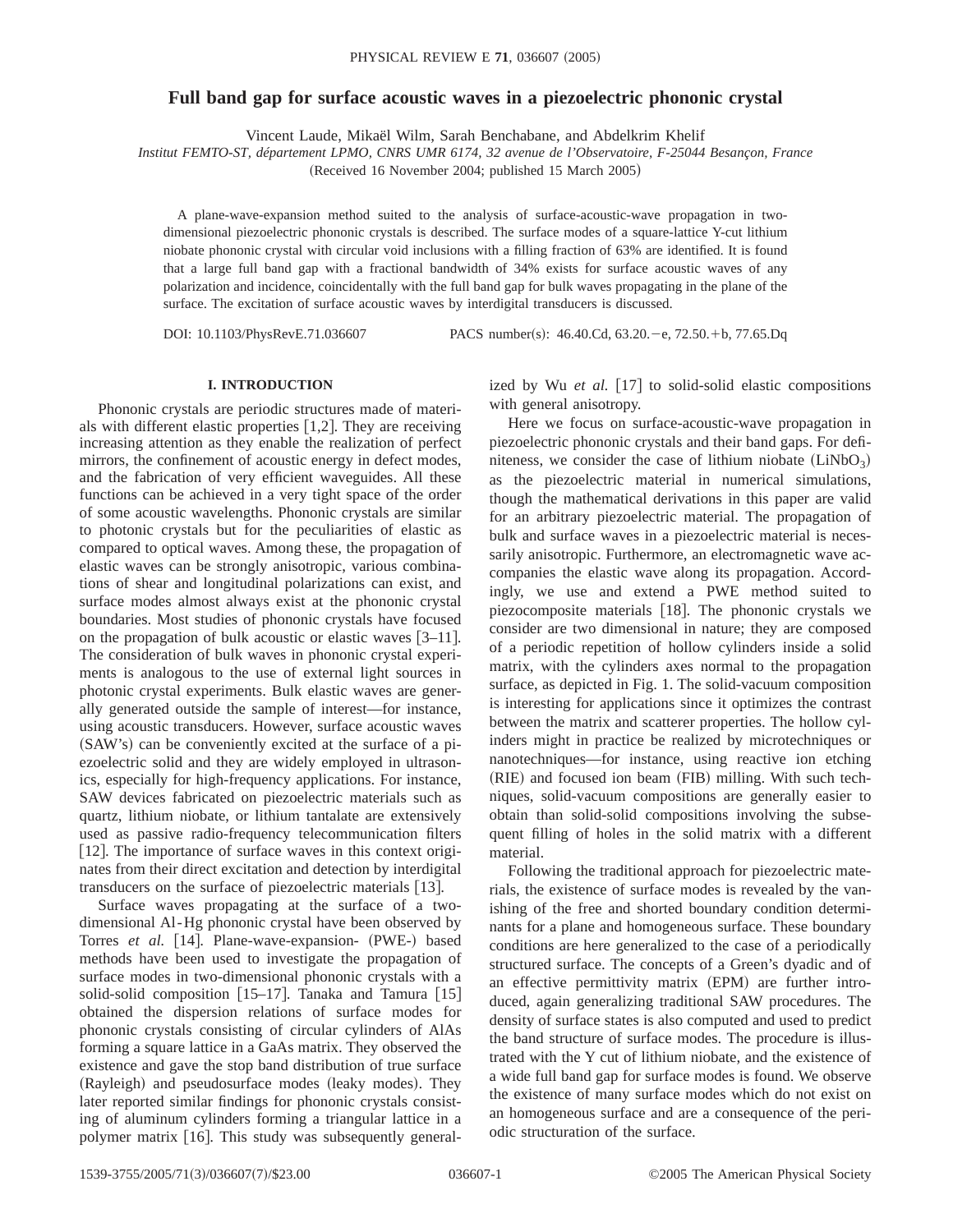

FIG. 1. (a) Square-lattice two-dimensional phononic crystal consisting of cylindrical holes in a Y-cut lithium niobate substrate  $(d=0.9a)$  and (b) the corresponding first irreducible Brillouin zone.

### **II. PLANE-WAVE-EXPANSION THEORY**

Sections II A and II B are essentially a summary of the PWE method originally exposed in Ref. [18] in the context of piezocomposite materials. Sections II C and II D are extensions of the theory to the representation of holes in a phononic crystal and to the problem of identifying surface modes, respectively.

### **A. PWE basics**

According to the Bloch-Floquet theorem, all fields in a periodic solid, such as displacements or stresses, can be expanded as an infinite series:

$$
h(\mathbf{r},t) = \sum_{\mathbf{G}} h_{\mathbf{G}}(\omega,\mathbf{k}) \exp[j(\omega t - \mathbf{k} \cdot \mathbf{r} - \mathbf{G} \cdot \mathbf{r})], \qquad (1)
$$

where  $\mathbf{r} = (x_1, x_2, x_3)^T$  and the vectors of the reciprocal lattice are  $G = (2\pi m_1 / a_1, 2\pi m_2 / a_2, 0)^T$ . In this expression, *k* is the Bloch-Floquet wave vector and *h* stands for either the displacements  $u_i$ , the stresses  $T_{ij}$ , the electric potential  $\phi$ , or the electric displacements  $D_i$ , with  $i, j = 1, 2, 3$ .

The periodicity of the structure is also used to expand the material constants as a Fourier series:

$$
\alpha(r) = \sum_{G} \alpha_G e^{-jG \cdot r},\tag{2}
$$

where  $\alpha$  is either one of  $\rho$ ,  $c_{ijkl}$ ,  $e_{ijk}$ , or  $\epsilon_{ij}$ , with  $i, j, k, l$ =1,2,3.  $\rho$  is the material density, and  $c_{ijkl}$ ,  $e_{ijk}$ , and  $\epsilon_{ij}$  are the elastic, piezoelectric, and dielectric tensors, respectively. The Fourier harmonics  $\alpha_G$  are easily calculated for various scatterers and lattice geometries  $[17,19]$ .

It is useful to define a generalized displacement field  $\tilde{u}$  in which  $\tilde{u}_4$  represents the electric potential  $\phi$ , and generalized

stress vectors  $\tilde{\mathbf{I}}_i = (T_{i1}, T_{i2}, T_{i3}, D_i)^T$ . We further group the generalized displacements and the generalized stresses normal to the surface in the eight-component state vector  $\tilde{h} = (\tilde{u}, \tilde{t}_3)^T$ . Assuming a truncation to a total of *N* harmonics in the twodimensional Fourier expansions, the following vector notations are considered for the harmonics of the generalized stress and displacement fields (4*N* components each):

$$
\widetilde{T}_i = (\widetilde{t}_{iG_1} \cdots \widetilde{t}_{iG_N})^T, \tag{3}
$$

$$
\widetilde{\boldsymbol{U}} = (\widetilde{\boldsymbol{u}}_{G_1} \cdots \widetilde{\boldsymbol{u}}_{G_N})^T, \tag{4}
$$

where the vectors of the reciprocal lattice,  $G_m$ , are labeled using a single index *m*.

Bulk waves are obtained as the eigensolutions of the secular equation

$$
\omega^2 \widetilde{R} \widetilde{U} = \sum_{i,l=1,3} \Gamma_i \widetilde{A}_{il} \Gamma_l \widetilde{U}, \qquad (5)
$$

with the  $4N\times4N$  matrices  $\Gamma_i$ ,  $\tilde{A}_{il}$  and  $\tilde{R}$  defined by the *N*  $\times$ *N* blocks with 4 $\times$ 4 elements

$$
(\Gamma_i)_{mn} = \delta_{mn}(k_i + G_{im})I_4,\tag{6}
$$

$$
(\widetilde{A}_{il})_{mn} = A_{ilG_m - G_n},\tag{7}
$$

$$
(\widetilde{R})_{mn} = \rho_{G_m - G_n} \widetilde{I}_4,
$$
\n(8)

with  $I_4$  the  $4 \times 4$  identity matrix,  $\tilde{I}_4 = I_4$  but for  $\tilde{I}_4(4,4) = 0$ , and

$$
A_{ilG}(j,k) = c_{ijklG}, \quad A_{ilG}(j,4) = e_{lijG},
$$
  

$$
A_{ilG}(4,k) = e_{iklG}, \quad A_{ilG}(4,4) = -\epsilon_{ilG},
$$
 (9)

with  $i, j, k, l = 1, 2, 3$  and  $m, n = 1, \ldots, N$ . Equation (5) defines a generalized eigenvalue problem which can be solved for  $\omega^2$ as a function of *k* to obtain the band structure of bulk waves.

The two-dimensional phononic crystal of Fig. 1 is not periodic along the  $x_3$  axis and  $k_3$  can be obtained as a function of the other parameters of the model—i.e.,  $k_1$ ,  $k_2$ , and  $\omega$ —as the eigenvalue of the equation

$$
\begin{bmatrix} \omega^2 \tilde{R} - B & 0 \\ -C_2 & I_d \end{bmatrix} \tilde{H} = k_3 \begin{bmatrix} C_1 & I_d \\ D & 0 \end{bmatrix} \tilde{H},
$$
(10)

where the eigenvector is  $\tilde{H} = (\tilde{U}, j\tilde{T}_3)^T$  and with

$$
B = \sum_{i,j=1,2} \Gamma_i \tilde{A}_{ij} \Gamma_j, \quad C_1 = \sum_{i=1,2} \Gamma_i \tilde{A}_{i3},
$$

$$
C_2 = \sum_{j=1,2} \tilde{A}_{3j} \Gamma_j, \quad D = \tilde{A}_{33}. \tag{11}
$$

Solving this system yields 8*N* complex-valued eigenvalues  $k_{3q}$  and eigenvectors  $\tilde{H}_q$ . By grouping in the eigenvectors the eight components corresponding to the *m*th harmonic, we introduce the notation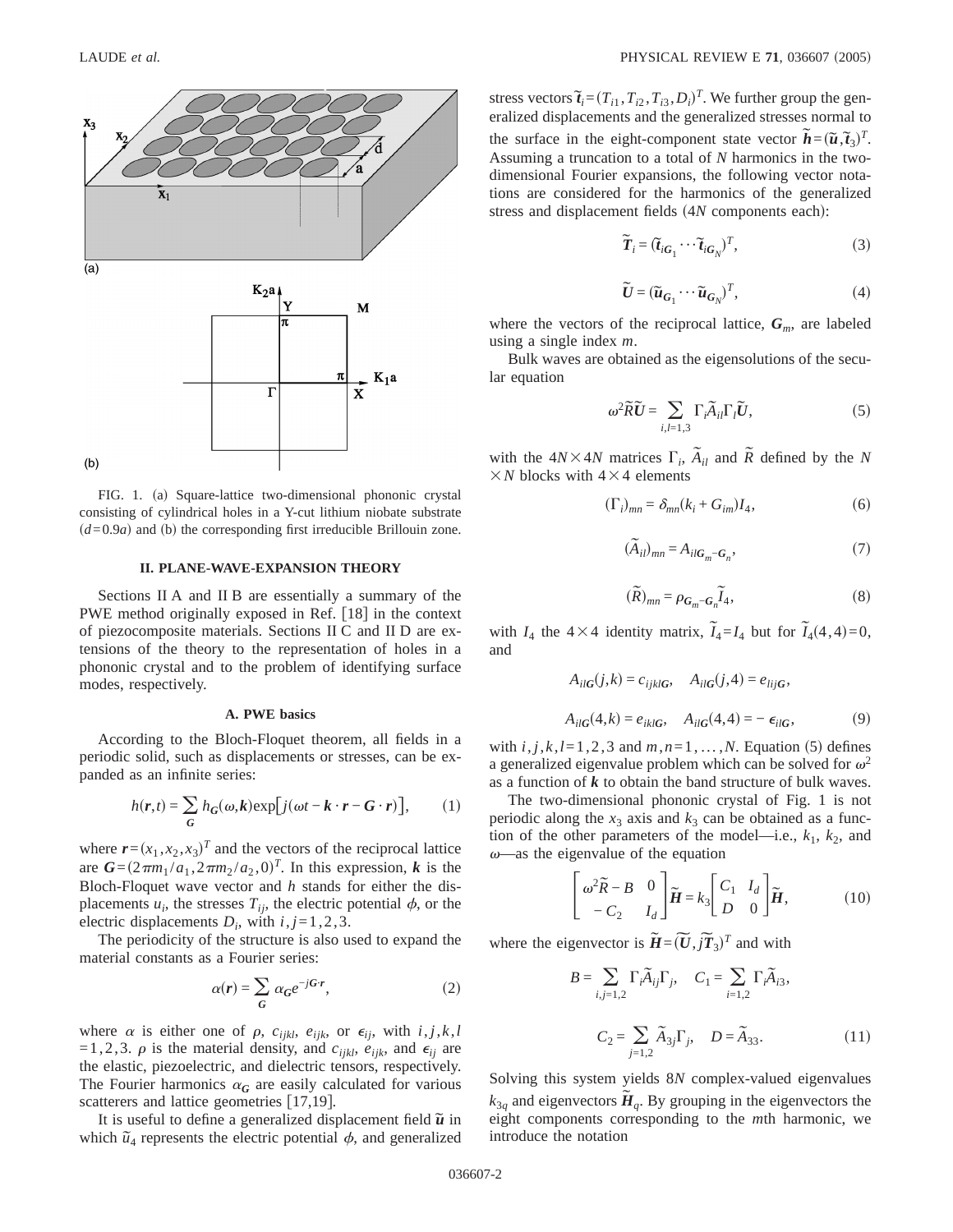FULL BAND GAP FOR SURFACE ACOUSTIC WAVES IN... PHYSICAL REVIEW E 71, 036607 (2005)

$$
\widetilde{\boldsymbol{h}}_{mq} = \begin{pmatrix} (u_i)_{G_{mq}} \\ \phi_{G_{mq}} \\ (T_{3j})_{G_{mq}} \\ (D_3)_{G_{mq}} \end{pmatrix}, \qquad (12)
$$

with  $i, j = 1, 2, 3, m = 1, ..., N$ , and  $q = 1, ..., 8N$ . The generalized displacement and normal stress fields are obtained from the superposition with relative amplitudes  $A_a$ :

$$
\widetilde{\boldsymbol{h}}(\boldsymbol{r},t) = \sum_{m=1}^{N} \sum_{q=1}^{8N} A_q \widetilde{\boldsymbol{h}}_{mq} \exp\{j[\omega t - (\boldsymbol{G}_m + \boldsymbol{k}_q) \cdot \boldsymbol{r}]\}.
$$
 (13)

This superposition is a finite approximation to the infinite series (1). Each individual term  $\tilde{H}_q \exp[j(\omega t - k_q \cdot r)]$  in the superposition is termed a partial wave in the following.

## **B. Surface boundary conditions**

Since we consider a semi-infinite (though composite) substrate, only physically valid partial waves must be included in the normal mode expansion  $(13)$ . Due to the tensor symmetries of the material constants and for real-valued  $k_1$  and  $k<sub>2</sub>$ , the partial waves belong in pairs to an ensemble of  $4*N*$ slowness curves. Hence, for each partial wave, using a criterion based on the sign of the component of the time-averaged Poynting vector that is normal to the surface  $[20]$  (in the case of a propagative partial wave) or on the sign of the imaginary part of  $k_{3q}$  (in the case of an evanescent partial wave), an unambiguous modal selection can be performed. We are then left with exactly 4*N* partial waves describing waves in the interior of the substrate. The eigenvectors  $\tilde{H}_q$  can then be restricted to the selected 4*N* partial waves.

The boundary conditions for surface modes apply at the  $x_3=0$  surface. The mechanical boundary conditions require the nullity of stress components normal to the surface or

$$
\sum_{q=1}^{4N} A_q(T_{3j})_{G_m q} = 0, \qquad (14)
$$

for a total of 3*N* conditions. In the derivation of boundary conditions, the orthogonality of the  $exp(jG_m \cdot r)$  harmonic functions over one period of the surface is used  $[18]$ . From the electrical point of view, the free and shorted boundary conditions are considered. The free boundary condition is that the component of the electric displacement normal to the surface is continuous, resulting in

$$
\sum_{q=1}^{4N} A_q [(D_3)_{G_m q} - \epsilon_0 |\kappa_m| \phi_{G_m q}] = 0, \qquad (15)
$$

with  $|\kappa_m| = \sqrt{(k_1 + G_{1m})^2 + (k_2 + G_{2m})^2}$  and with  $\epsilon_0$  the permittivity of vacuum. The shorted boundary condition considers that the electric potential at the surface vanishes—for instance, because of the presence of a thin perfectly conducting metallic layer—yielding

$$
\sum_{q=1}^{4N} A_q \phi_{G_m q} = 0.
$$
 (16)

Both electrical boundary conditions result in a total of *N* conditions.

#### **C. Solid-void phononic crystals**

The PWE method summarized in Secs. II A and II B assumes implicitly a solid-solid composition. In order to describe also solid-void compositions, the material constants of one of the two solids must be modified. More precisely, this modification must be such that the interfaces between the solid matrix (solid 1) and the inclusions (solid 2) are free of tractions. We first let the piezoelectric constants in solid 2 vanish and impose  $\epsilon_{ij}^{(2)} = \epsilon_0$ . The equations of motion in solid 2 are then purely elastic:

$$
T_{ij}^{(2)} = \sum_{k,l=1}^{3} c_{ijkl}^{(2)} \frac{\partial u_k^{(2)}}{\partial x_l},
$$
 (17)

$$
\rho^{(2)} \frac{\partial^2 u_i^{(2)}}{\partial t^2} = \sum_{i=1}^3 \frac{\partial T_{ij}^{(2)}}{\partial x_i}.
$$
\n(18)

Since there are no stresses in a vacuum, we set  $c_{ijkl}^{(2)} = 0$  to impose  $T_{ij}^{(2)}=0$  independently of the displacements, which are precisely defined in solid 2 only at the interfaces. As a consequence, we set  $\rho^{(2)} = 0$  or otherwise from Eq. (18) the displacements at the interface would not be free.

Conversely, is the solution above compatible with the conditions defining a free interface? The relations of continuity at the interface between two solids are  $u_i^{(1)} = u_i^{(2)}$  and  $\sum_{j=1}^{3} T_{ij}^{(1)} n_j = \sum_{j=1}^{3} T_{ij}^{(2)} n_j$ , where  $n_j$  defines the outward normal. At a free interface, the displacements  $u_i^{(1)}$  are unspecified and  $\sum_{j=1}^{3} T_{ij}^{(1)} n_j = 0$ . Clearly both sets of conditions are compatible if  $c_{ijkl}^{(2)} = 0$  and  $\rho^{(2)} = 0$  simultaneously. We have thus defined a simple pseudosolid that will fake a vacuum in solid-solid PWE computations. It is worth pointing out that no numerical instabilities result, since the Fourier coefficients in Eq.  $(2)$  are still well defined, though using the material constants of only one solid.

### **D. Surface modes**

In the case of a shorted surface, the surface boundary conditions  $(14)$  and  $(16)$  must be satisfied simultaneously. This yields a system of 4*N* linear equations in the 4*N* unknown amplitudes  $A_q$ , which has a nontrivial solution only if the determinant

$$
\Delta_{s}(\omega, k_{1}, k_{2}) = \begin{vmatrix} (T_{3j})_{G_{m}q} \\ \phi_{G_{m}q} \end{vmatrix}
$$
 (19)

vanishes. Thus the SAW solutions on a shorted surface can be identified by locating the zeros of  $\Delta_{s}$ . Similarly, in the case of a free surface, the SAW solutions can be identified by locating the zeros of the determinant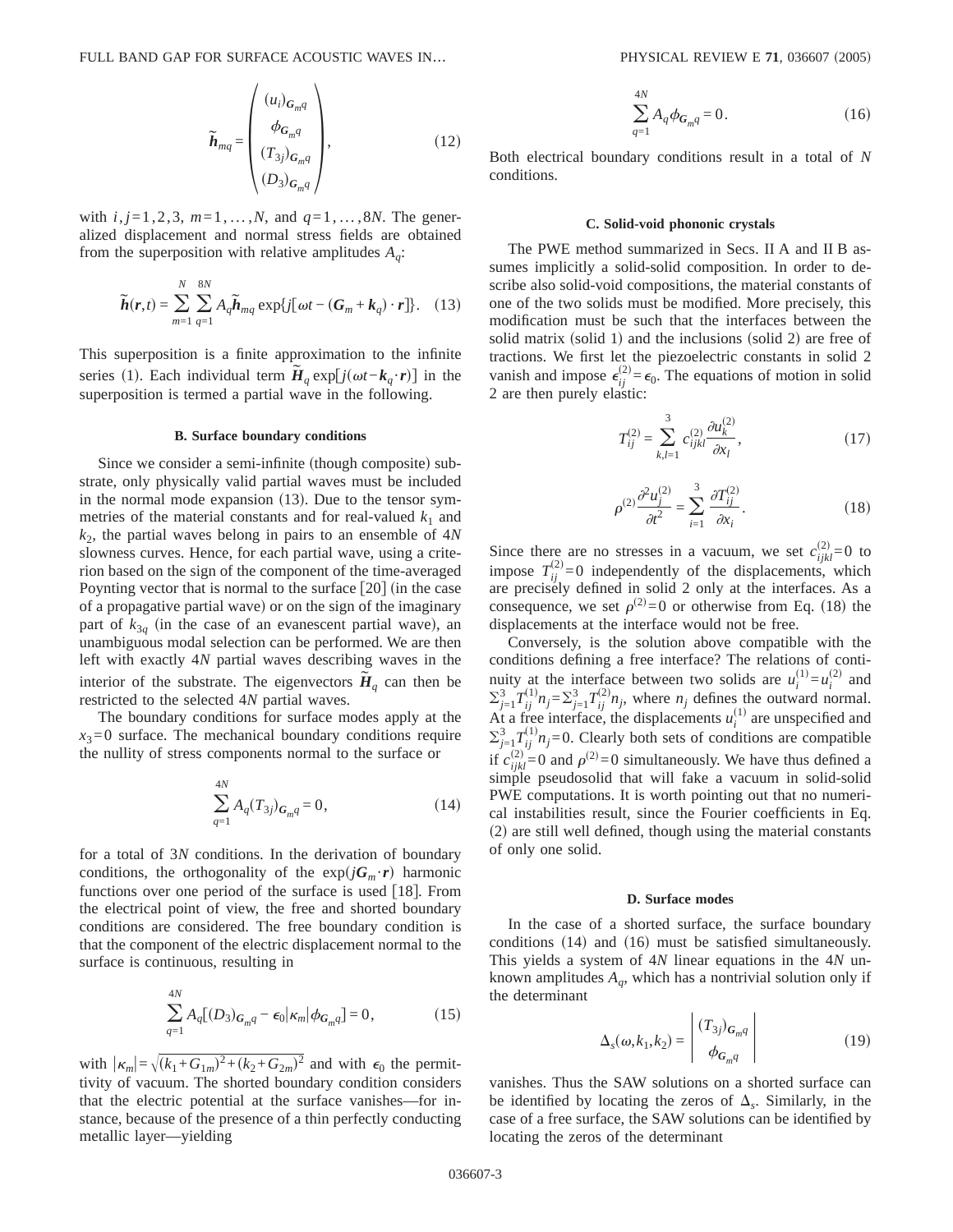$$
\Delta_f(\omega, k_1, k_2) = \begin{vmatrix} (T_{3j})_{G_m q} \\ (D_3)_{G_m q} \end{vmatrix},
$$
 (20)

where we have made the substitution

$$
(D_3)_{G_m q} \leftarrow (D_3)_{G_m q} - \epsilon_0 |\kappa_m| \phi_{G_m q}.
$$
 (21)

This substitution is assumed from now on. As in the case of a homogeneous substrate, it can be expected that a simultaneous zero of both determinants  $\Delta$ <sub>s</sub> and  $\Delta$ <sub>f</sub> is the signature of a nonpiezoelectrically coupled surface mode. Indeed, in this case, the surface mode is insensitive to the electrical boundary conditions. Conversely, in the case there exists a (small) frequency shift between two zeros of the determinants, this shift can be used to obtain an estimate of the piezoelectric coupling factor  $K^2$  of the surface mode, according to the usual formula  $K^2 = 2(\omega_f - \omega_s)/(\omega_f + \omega_s)$ .

A surface Green's dyadic (generalizing the surface Green's dyadic or Green's function of the homogeneous piezoelectric substrate) can be obtained by eliminating the partial waves amplitudes from Eq.  $(13)$ . At the surface, we take the scalar product over one period of the surface of Eq.  $(13)$ , restricted to the 4*N* selected partial waves, with the *N* harmonic functions  $exp(jG_m \cdot r)$  or

$$
\frac{1}{a_1 a_2} \int \tilde{\boldsymbol{h}}(\boldsymbol{r}, t) \exp(j\boldsymbol{G}_m \cdot \boldsymbol{r}) d\boldsymbol{r}
$$
  
\n
$$
= \sum_{q=1}^{8N} A_q \tilde{\boldsymbol{h}}_{mq} \exp(j(\omega t - k_1 x_1 - k_2 x_2)
$$
  
\n
$$
= \tilde{\boldsymbol{h}}_m \exp(j(\omega t - k_1 x_1 - k_2 x_2) .
$$
 (22)

Upon defining the 8*N*-component vector

$$
\widetilde{\boldsymbol{H}} = (\widetilde{\boldsymbol{h}}_1 \dots \widetilde{\boldsymbol{h}}_N)^T = \begin{pmatrix} (u_i)_{\boldsymbol{G}_m} \\ \phi_{\boldsymbol{G}_m} \\ (T_{3j})_{\boldsymbol{G}_m} \\ (D_3)_{\boldsymbol{G}_m} \end{pmatrix},
$$
(23)

we have the vector-matrix relation between the harmonics of the generalized displacements and generalized stresses:

$$
\begin{pmatrix} (u_i)_{G_m} \\ \phi_{G_m} \end{pmatrix} = G \times \begin{pmatrix} (T_{3j})_{G_m} \\ (D_3)_{G_m} \end{pmatrix},
$$
(24)

with the Green's dyadic

$$
G = \begin{pmatrix} u_{iG_m q} \\ \phi_{G_m q} \end{pmatrix}^{-1} \times \begin{pmatrix} (T_{3j})_{G_m q} \\ D_{3G_m q} \end{pmatrix}.
$$
 (25)

The Green's dyadic is a  $4N \times 4N$  square matrix and relates the generalized displacements to the generalized stresses. This is a direct generalization of the  $4\times4$  Green's dyadic of a homogeneous piezoelectric semi-infinite substrate.

The concept of an effective permittivity for surface acoustic waves on an homogeneous substrate is very useful  $[21]$ . Such an effective permittivity is a scalar function relating the normal electric displacement to the potential of a plane-wave solution with a given wave vector and frequency, in the case of a mechanically free surface. In the case treated here, there are *N* Fourier harmonics which have to be considered for every wave vector and frequency couple. Then an effective permittivity matrix  $\epsilon_{\text{eff}}$  can be defined by relating the normal electric displacement harmonics to the potential harmonics i.e.,  $[(D_3)_{G_m}] = \epsilon_{\text{eff}}[\phi_{G_m}]$ . Using the boundary condition (14), we obtain at once that the effective permittivity matrix is given by the lower right  $N \times N$  submatrix of the inverse Green's dyadic.

Before closing this section, we define two useful scalar functions for locating surface modes. First, we remark that in the case of a homogeneous substrate, the effective permittivity is proportional to the function  $b(\omega, k_1, k_2) = \Delta_f / \Delta_s$ . This property is not valid anymore for a piezocomposite material as considered here. However, this function still gives direct information on piezoelectrically coupled surface modes, since its poles indicate surface modes on the shorted surface while its zeros indicate surface modes on a free surface. Second, we can define the variation of the total density of surface states according to the formula  $[22]$ 

$$
\Delta n(\omega, k_1, k_2) = \frac{1}{\pi} \operatorname{Im} \left\{ \frac{\partial}{\partial \omega} \ln |G| \right\}.
$$
 (26)

This function is zero when there are no surface modes and presents poles where there are.

#### **III. RESULTS**

In this section, we exemplify the PWE theory in the case of the square-lattice lithium-niobate phononic crystal depicted in Fig. 1. For a Y-cut substrate, the crystallographic axis *Y* is the outward normal to the surface, which is also the *XZ* plane. The reference frame used for the PWE method is chosen to be  $(x_1, x_2, x_3) = (X, -Z, Y)$ . Lithium niobate belongs to the trigonal 3*m* crystallographic class so that the *XY* plane is a symmetry plane. Propagation in the plane of the surface along axes *Z* and −*Z* is then equivalent. The holes have a circular cross section with a diameter  $d=0.9a$ , where *a* is the lattice constant. The filling fraction  $\pi^2 d^2 / (4a^2)$  then equals 63%. Seven harmonics are used in each direction in the PWE computations, resulting in a total of *N*=49 harmonics. By increasing this number, it was verified that computations, and especially band structures, are within 1%-precision for all presented results.

It is first instructive to consider the bulk and surface acoustic waves propagating in the plane of the surface of a homogeneous (i.e., without holes) substrate of lithium niobate, as depicted in Fig. 2. The propagation of piezoelastic waves is clearly anisotropic with relatively large velocity variations. In addition to the longitudinal and the two shear bulk elastic modes, there exists two kind of surface modes on the homogeneous surface. The Rayleigh SAW is a true (lossless) surface mode located in the subsonic region—i.e., at velocities lower than that of all bulk waves. This SAW is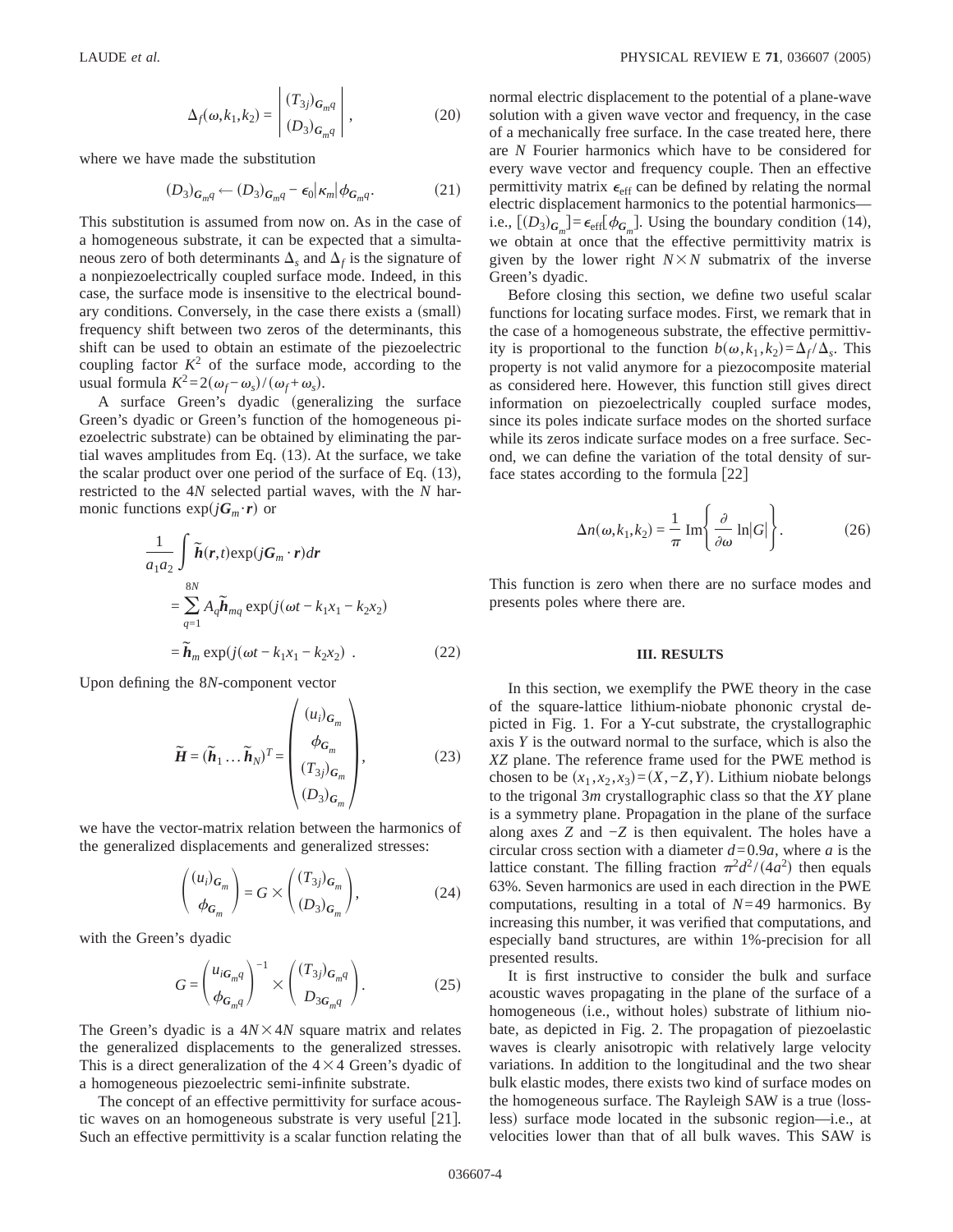

FIG. 2. Velocities of bulk and surface modes in the *XZ* plane of Y-cut lithium niobate, as a function of the propagation angle. The longitudinal  $(L)$  and shear  $(S1$  and  $S2)$  bulk acoustic waves are shown. The Rayleigh surface acoustic wave (SAW) and the leaky surface acoustic wave (LSAW) are shown for free (f) and shorted (s) electrical boundary conditions.

sensitive to the electrical surface boundary condition for all propagation angles. The difference in the free and shorted velocities is a direct measure of the piezoelectric coupling coefficient of this wave. The leaky SAW (LSAW) is a lossy surface mode located mostly in the hypersonic region—i.e., at velocities in between that of the two shear bulk waves. The LSAW is also very sensitive to the electrical surface boundary condition. Its piezoelectric coupling coefficient is maximum in the *X* direction but vanishes in a wide angular range about the *Z* direction—i.e., from  $40^{\circ}$  to  $140^{\circ}$ .

Figure 3 displays the band structure for bulk waves propagating in the plane of the phononic crystal, plotted along the closed path  $\Gamma$ -*X*-*M*-*Y*- $\Gamma$  in the first irreducible Brillouin zone [Fig.  $1(b)$ ]. Due to the lattice symmetry and to the anisotropy of lithium niobate, this path is the shortest yielding comprehensive information on band gaps. It can be seen that a full band gap (i.e., a band gap for any direction of propagation and polarization) exists for bulk waves propagating in plane from  $\omega a/(2\pi)$ =1935 m/s to 2745 m/s. The fractional bandwith is then larger than 34%. Qualitatively, it can be observed that although in principle anisotropy makes it more difficult to open a full band gap than with isotropic materials, the free boundaries of void inclusions are very efficient scatterers for elastic waves of any polarization. The frequency width of the band gap is defined solely by the *M* point.

Figure 4 displays the variations of the free and shorted boundary condition determinants of Eqs.  $(19)$  and  $(20)$  as a function of frequency, for the *X* and *M* points of the first irreducible Brillouin zone. The occurrence of surface modes



FIG. 3. Band structure along the path  $\Gamma$ -*X*-*M*-*Y*- $\Gamma$  in the first irreducible Brillouin zone for bulk waves propagating in the plane of the phononic crystal of Fig. 1 (i.e., with  $k_3=0$ ).

is indicated by zeros (or sharp minima in the case of leaky modes). As a general rule, it can be observed that there exist many surface modes in the phononic crystal, both below and above the full band gap for bulk waves, but not within it. This multiplicity of surface modes was not mentionned in the



FIG. 4. Free (a) and shorted (b) boundary conditions determinants for the  $X$  (solid line) and  $M$  (dotted line) points of the first irreducible Brillouin zone, for the lithium niobate phononic crystal of Fig. 1.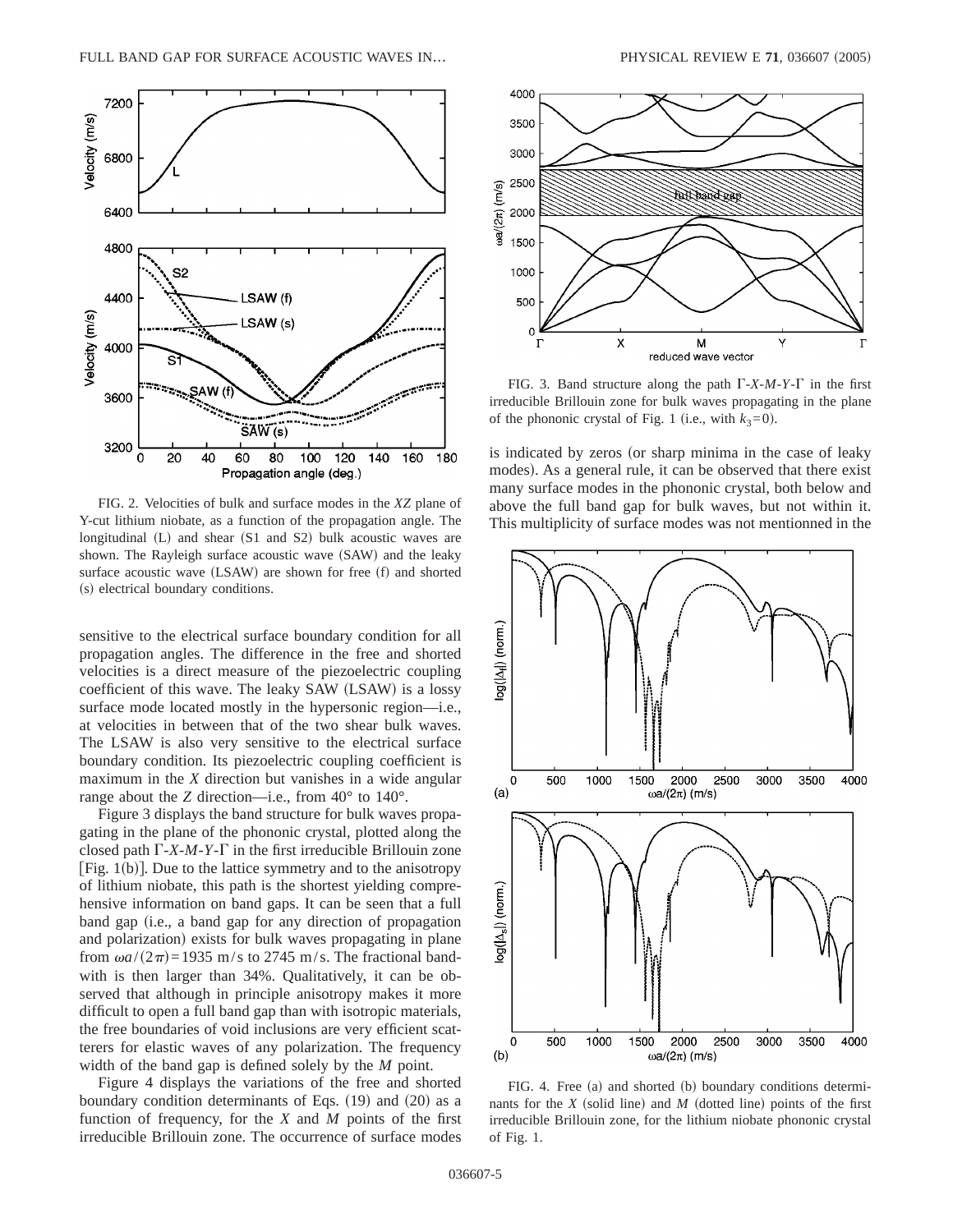

FIG. 5. Real (a) and imaginary (b) parts of the free and shorted boundary conditions determinants ratio for the *X* (solid line) and *M* (dotted line) points of the first irreducible Brillouin zone, for the lithium niobate phononic crystal of Fig. 1.

case of the solid-solid phononic crystals of Refs.  $[15-17]$ , but is clearly apparent in previous studies of surface modes in superlattices  $[22,23]$ , which can be viewed as onedimensional phononic crystals. The contributions of bulk waves can also be seen in the form of discontinuities of the first derivative of the determinants. The ratio of the two boundary condition determinants is shown in Fig. 5. Poles of this function indicate the existence of piezoelectrically coupled surface modes, since for uncoupled surface modes the two determinants have identical zeros that compensate one another.

Figure 6 shows the band structure for surface modes along the path  $\Gamma$ -*X*-*M*-*Y*- $\Gamma$ . This band structure clearly has similarities with the band structure of bulk waves propagating in the plane of the surface of Fig. 3. This plot is obtained using the modulus of the variation of the total density of surface states, Eq.  $(26)$ . The surface mode branches define a full band gap that is exactly coincident with that for in-plane propagating bulk waves. This result is not obvious since the 4*N* partial waves defining a surface mode include evanescent waves as well as bulk waves propagating obliquely in the phononic crystal, with possibly any direction and polarization state. We observe that surface mode branches often exist just below bulk branches, as in the case of the homogeneous



FIG. 6. Band structure for surface modes along the path  $\Gamma$ -*X*-*M*-*Y*- $\Gamma$  in the first irreducible Brillouin zone, for the lithium niobate phononic crystal of Fig. 1.

substrate, but not exclusively. In addition to the existence of a full band gap, which offers the basis for phononic crystal functions in combination with usual interdigital transducers, such as mirrors, waveguides, or filters, the variety of surface modes in phononic crystals is also interesting in itself. However, we do not attempt here to identify the details of these surface modes—e.g., their attenuation, coupling, and dispersion.

As already pointed out, a distinctive advantage of considering a piezoelectric material is the possibility to generate and detect surface modes using usual interdigital transducers (IDT's) directly inside or in close proximity to the phononic crystal. For instance, assuming a simple transducer with an alternate potential of +1 and −1 V applied to the IDT fingers, the resonance condition for SAW generation and detection is

$$
\frac{\omega p}{2\pi} = \frac{v}{2},\tag{27}
$$

with  $p$  the transducer pitch and  $v$  the SAW velocity. This relation in combination with the band structure of Fig. 6 makes it possible to design an IDT for frequencies inside the full band gap. For instance, if the phononic crystal has a lattice constant  $a=1$   $\mu$ m, then the full band gap extends approximately from 1.95 to 2.75 GHz. For an IDT pitch *p*  $=0.85 \mu m$ , it can be verified from Fig. 2 that the Rayleigh SAW and the LSAW on the homogeneous surface are simultaneously within the full band gap for any propagation direction.

# **IV. CONCLUSION**

A plane-wave-expansion method suited to the analysis of surface-acoustic-wave propagation in phononic crystals has been described. The surface modes of a square-lattice phononic crystal made of Y-cut lithium niobate with void circular inclusions have been obtained. A full band gap for surface waves with a fractional bandwidth of 34% has been found, coincidentally with the full band gap for bulk waves